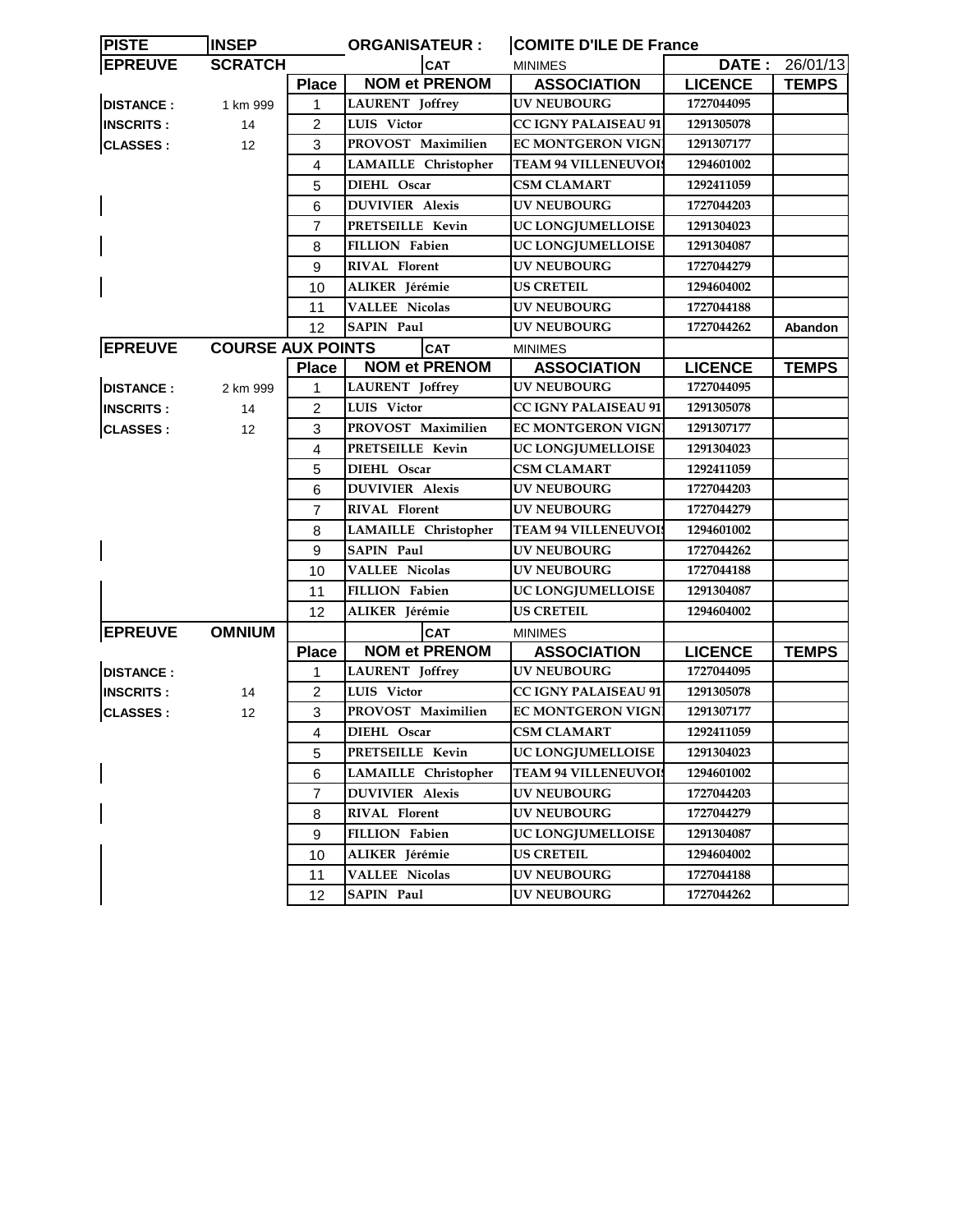| <b>EPREUVE</b>   | <b>SCRATCH</b>           |                | <b>CAT</b>               | <b>CADETS</b>               |                |              |
|------------------|--------------------------|----------------|--------------------------|-----------------------------|----------------|--------------|
|                  |                          | <b>Place</b>   | <b>NOM et PRENOM</b>     | <b>ASSOCIATION</b>          | <b>LICENCE</b> | <b>TEMPS</b> |
| <b>DISTANCE:</b> | 3 km 333                 | $\mathbf{1}$   | LEBERT Aurélien          | <b>UV NEUBOURG</b>          | 1727044293     |              |
| <b>INSCRITS:</b> | 20                       | $\overline{2}$ | <b>LANDERNEAU Melvin</b> | <b>TEAM 94 VILLENEUVOIS</b> | 1294601066     |              |
| <b>CLASSES:</b>  | 15                       | 3              | VIGIER Sébastien         | <b>CC IGNY PALAISEAU 91</b> | 1291305098     |              |
|                  |                          | 4              | DUMAS Jean-Baptiste      | <b>ES GERVAIS LILAS</b>     | 1293516035     |              |
|                  |                          | 5              | DAGNET Dylan             | <b>TEAM 94 VILLENEUVOI:</b> | 1294601149     |              |
|                  |                          | 6              | NICOLAS Théo             | <b>USM GAGNY</b>            | 1293513184     |              |
|                  |                          | $\overline{7}$ | RABILLON Julien          | <b>VC ETAMPES</b>           | 1291311120     |              |
|                  |                          | 8              | PECHEUX Guillaume        | <b>TEAM 94 VILLENEUVOI!</b> | 1294601150     |              |
|                  |                          | 9              | <b>MEXMES</b> Yannis     | PARIS CYCLISTE OLYMI        | 1275016 EC     |              |
|                  |                          | 10             | <b>GAUTIER Trystan</b>   | <b>TEAM 94 VILLENEUVOIS</b> | 1294601137     |              |
|                  |                          | 11             | FERNANDES Lorenzo        | <b>AV THIAIS</b>            | 1294627127     |              |
|                  |                          | 12             | DO REGO Miguel           | <b>TEAM 94 VILLENEUVOI</b>  | 1294601071     |              |
|                  |                          | 13             | PILLEUL Lucas            | <b>UV NEUBOURG</b>          | 1727044027     |              |
|                  |                          | 14             | <b>GIBLET</b> Maxence    | <b>US CRETEIL</b>           | 1294604293     |              |
|                  |                          | 15             | PRUDHOMME Nicolas        | <b>US CRETEIL</b>           | 1294604339     |              |
| <b>EPREUVE</b>   | <b>ELIMINATION DAMES</b> |                | <b>CAT</b>               | <b>DAMES TC</b>             |                |              |
|                  |                          | <b>Place</b>   | <b>NOM et PRENOM</b>     | <b>ASSOCIATION</b>          | <b>LICENCE</b> | <b>TEMPS</b> |
| <b>DISTANCE:</b> |                          | 1              | <b>DUVAL Eugénie</b>     | <b>UV NEUBOURG</b>          | 1727044172     |              |
| <b>INSCRITS:</b> | 10                       | 2              | <b>JAMONEAU Steffi</b>   | <b>CM AUBERVILLIERS 93</b>  | 1293505380     |              |
| <b>CLASSES:</b>  | 10                       | 3              | PFLUKE Lilian            | <b>US METRO TRANSPORT</b>   | 1275024073     |              |
|                  |                          | 4              | <b>TESSIER Océane</b>    | <b>EC MONTGERON VIGN</b>    | 3499031213     |              |
|                  |                          | 5              | <b>DERIAUX Clémence</b>  | ANTONY BERNY CYCLIS         | 1292409181     |              |
|                  |                          | 6              | CONTAULT Marjorie        | <b>VC PITHIVIERS</b>        | 1845079105     |              |
|                  |                          | $\overline{7}$ | GOY Océane               | <b>TEAM 94 VILLENEUVOIS</b> | 1294601023     |              |
|                  |                          | 8              | DRAGONI Elina            | <b>LA PEDALE FERTOISE</b>   | 1277102019     |              |
|                  |                          | 9              | FLORET Claire            | <b>EC MONTGERON VIGN</b>    | 1291307286     |              |
|                  |                          | 10             | WITTE Sina               | <b>CSM PUTEAUX</b>          | 1292401294     |              |
| <b>EPREUVE</b>   | <b>COURSE AUX POINTS</b> |                | <b>CAT</b>               | <b>DAMES TC</b>             |                |              |
|                  |                          | <b>Place</b>   | <b>NOM et PRENOM</b>     | <b>ASSOCIATION</b>          | <b>LICENCE</b> | <b>TEMPS</b> |
| <b>DISTANCE:</b> | 3 km 499                 | 1              | DUVAL Eugénie            | <b>UV NEUBOURG</b>          | 1727044172     |              |
| <b>INSCRITS:</b> | 10                       | $\overline{c}$ | JAMONEAU Steffi          | <b>CM AUBERVILLIERS 93</b>  | 1293505380     |              |
| <b>CLASSES:</b>  | 10                       | 3              | FLORET Claire            | <b>EC MONTGERON VIGN!</b>   | 1291307286     |              |
|                  |                          | 4              | TESSIER Océane           | <b>EC MONTGERON VIGNI</b>   | 3499031213     |              |
|                  |                          | 5              | PFLUKE Lilian            | <b>US METRO TRANSPORT</b>   | 1275024073     |              |
|                  |                          | 6              | <b>CONTAULT Marjorie</b> | <b>VC PITHIVIERS</b>        | 1845079105     |              |
|                  |                          | $\overline{7}$ | DERIAUX Clémence         | <b>ANTONY BERNY CYCLIS</b>  | 1292409181     |              |
|                  |                          | 8              | DRAGONI Elina            | <b>LA PEDALE FERTOISE</b>   | 1277102019     |              |
|                  |                          | 9              | WITTE Sina               | <b>CSM PUTEAUX</b>          | 1292401294     |              |
|                  |                          | 10             | GOY Océane               | <b>TEAM 94 VILLENEUVOIS</b> | 1294601023     |              |
| <b>EPREUVE</b>   | <b>SCRATCH</b>           |                | <b>CAT</b>               | <b>DAMES TC</b>             |                |              |
|                  |                          | <b>Place</b>   | <b>NOM et PRENOM</b>     | <b>ASSOCIATION</b>          | <b>LICENCE</b> | <b>TEMPS</b> |
| <b>DISTANCE:</b> | 3 km 333                 | 1              | <b>DUVAL Eugénie</b>     | <b>UV NEUBOURG</b>          | 1727044172     |              |
| <b>INSCRITS:</b> | 10                       | $\overline{c}$ | <b>JAMONEAU</b> Steffi   | <b>CM AUBERVILLIERS 93</b>  | 1293505380     |              |
| <b>CLASSES:</b>  | 10                       | 3              | FLORET Claire            | <b>EC MONTGERON VIGN</b>    | 1291307286     |              |
|                  |                          | 4              | PFLUKE Lilian            | <b>US METRO TRANSPORT</b>   | 1275024073     |              |
|                  |                          | 5              | TESSIER Océane           | <b>EC MONTGERON VIGNI</b>   | 3499031213     |              |
|                  |                          | 6              | <b>CONTAULT Marjorie</b> | <b>VC PITHIVIERS</b>        | 1845079105     |              |
|                  |                          | $\overline{7}$ | DRAGONI Elina            | <b>LA PEDALE FERTOISE</b>   | 1277102019     |              |
|                  |                          | 8              | DERIAUX Clémence         | <b>ANTONY BERNY CYCLIS</b>  | 1292409181     |              |
|                  |                          | 9              | WITTE Sina               | <b>CSM PUTEAUX</b>          | 1292401294     |              |
|                  |                          | 10             | GOY Océane               | <b>TEAM 94 VILLENEUVOI</b>  | 1294601023     |              |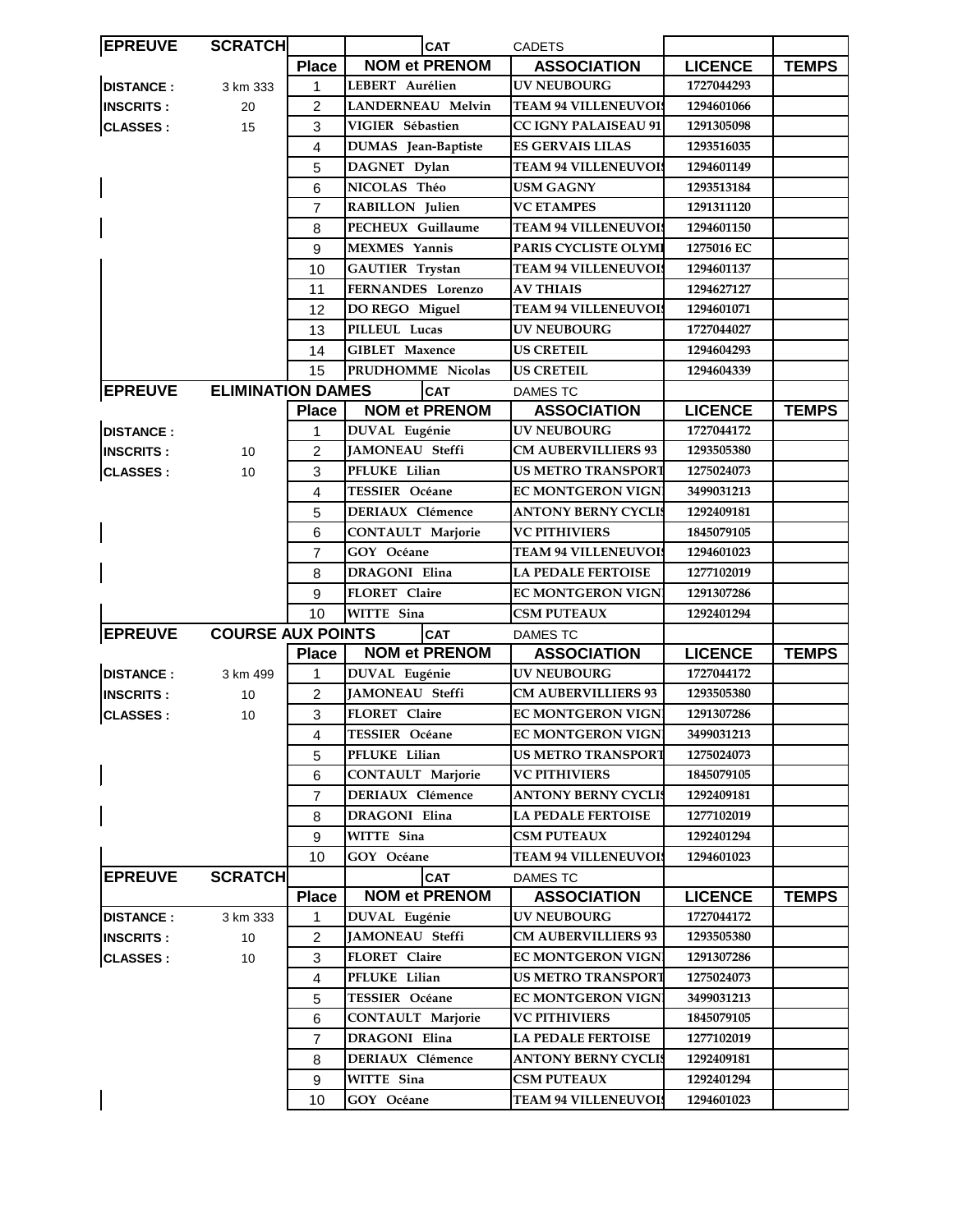| <b>EPREUVE</b>   | <b>OMNIUM</b>            |                | <b>CAT</b>                | <b>DAMES TC</b>             |                |              |
|------------------|--------------------------|----------------|---------------------------|-----------------------------|----------------|--------------|
|                  |                          | <b>Place</b>   | <b>NOM et PRENOM</b>      | <b>ASSOCIATION</b>          | <b>LICENCE</b> | <b>TEMPS</b> |
| <b>DISTANCE:</b> |                          | 1              | DUVAL Eugénie             | <b>UV NEUBOURG</b>          | 1727044172     |              |
| <b>INSCRITS:</b> | 10                       | $\overline{2}$ | JAMONEAU Steffi           | <b>CM AUBERVILLIERS 93</b>  | 1293505380     |              |
| <b>CLASSES:</b>  | 10                       | 3              | PFLUKE Lilian             | <b>US METRO TRANSPORT</b>   | 1275024073     |              |
|                  |                          | 4              | <b>TESSIER Océane</b>     | <b>EC MONTGERON VIGNI</b>   | 3499031213     |              |
|                  |                          | 5              | FLORET Claire             | <b>EC MONTGERON VIGNI</b>   | 1291307286     |              |
|                  |                          | 6              | <b>CONTAULT Marjorie</b>  | <b>VC PITHIVIERS</b>        | 1845079105     |              |
|                  |                          | 7              | <b>DERIAUX Clémence</b>   | ANTONY BERNY CYCLIS         | 1292409181     |              |
|                  |                          | 8              | <b>DRAGONI Elina</b>      | <b>LA PEDALE FERTOISE</b>   | 1277102019     |              |
|                  |                          | 9              | GOY Océane                | <b>TEAM 94 VILLENEUVOIS</b> | 1294601023     |              |
|                  |                          | 10             | WITTE Sina                | <b>CSM PUTEAUX</b>          | 1292401294     |              |
| <b>EPREUVE</b>   | <b>COURSE AUX POINTS</b> |                | <b>CAT</b>                | <b>CADETS</b>               |                |              |
|                  |                          | <b>Place</b>   | <b>NOM et PRENOM</b>      | <b>ASSOCIATION</b>          | <b>LICENCE</b> | <b>TEMPS</b> |
| <b>DISTANCE:</b> | 5 km 333                 | 1              | LEBERT Aurélien           | <b>UV NEUBOURG</b>          | 1727044293     |              |
| <b>INSCRITS:</b> | 20                       | 2              | NICOLAS Théo              | <b>USM GAGNY</b>            | 1293513184     |              |
| <b>CLASSES:</b>  | 15                       | 3              | VIGIER Sébastien          | <b>CC IGNY PALAISEAU 91</b> | 1291305098     |              |
|                  |                          | 4              | <b>LANDERNEAU Melvin</b>  | <b>TEAM 94 VILLENEUVOIS</b> | 1294601066     |              |
|                  |                          | 5              | PILLEUL Lucas             | <b>UV NEUBOURG</b>          | 1727044027     |              |
|                  |                          | 6              | DO REGO Miguel            | <b>TEAM 94 VILLENEUVOIS</b> | 1294601071     |              |
|                  |                          | 7              | <b>GAUTIER Trystan</b>    | <b>TEAM 94 VILLENEUVOIS</b> | 1294601137     |              |
|                  |                          | 8              | FERNANDES Lorenzo         | <b>AV THIAIS</b>            | 1294627127     |              |
|                  |                          | 9              | <b>GIBLET Maxence</b>     | <b>US CRETEIL</b>           | 1294604293     |              |
|                  |                          | 10             | DAGNET Dylan              | <b>TEAM 94 VILLENEUVOIS</b> | 1294601149     |              |
|                  |                          | 11             | DUMAS Jean-Baptiste       | <b>ES GERVAIS LILAS</b>     | 1293516035     |              |
|                  |                          | 12             | <b>MEXMES</b> Yannis      | PARIS CYCLISTE OLYMI        | 1275016 EC     |              |
|                  |                          | 13             | <b>RABILLON</b> Julien    | <b>VC ETAMPES</b>           | 1291311120     |              |
|                  |                          | 14             | PECHEUX Guillaume         | <b>TEAM 94 VILLENEUVOI!</b> | 1294601150     |              |
|                  |                          | 15             | PRUDHOMME Nicolas         | <b>US CRETEIL</b>           | 1294604339     |              |
| <b>EPREUVE</b>   | <b>KILOMETRE</b>         |                | CAT                       | <b>SENIORS</b>              |                |              |
|                  |                          | <b>Place</b>   | <b>NOM et PRENOM</b>      | <b>ASSOCIATION</b>          | <b>LICENCE</b> | <b>TEMPS</b> |
| <b>DISTANCE:</b> | 999,96 m                 | 1              | <b>CLERE</b> Emilien      | <b>UV AUBE</b>              | 710007145      | 1'03"880     |
| <b>INSCRITS:</b> | 20                       | $\overline{c}$ | DAGORNE Maël              | <b>US CRETEIL</b>           | 1294604201     | 1'04"243     |
| <b>CLASSES:</b>  | 18                       | $\sqrt{3}$     | CHOISY Emeric             | <b>CM AUBERVILLIERS 93</b>  | 1293505057     | 1'04"451     |
|                  |                          | $\overline{4}$ | MAITRE Cyril              | <b>CSM CLAMART</b>          | 1292411163     | 1'06"040     |
|                  |                          | 5              | <b>MASSARD Alexis</b>     | <b>AV THIAIS</b>            | 1294627200     | 1'08"311     |
|                  |                          | 6              | ROULAND Hugo              | V.C. VAULX EN VELIN         | 2469059043     | 1'09"093     |
|                  |                          | $\overline{7}$ | <b>TESSIER</b> Jason      | <b>TEAM BONNAT 91</b>       | 3499038028     | 1'09"173     |
|                  |                          | 8              | <b>MEILLEUR Steeve</b>    | CC VILLENEUVE ST GER        | 1902063289     | 1'09"421     |
|                  |                          | 9              | <b>AUBERNON Erwann</b>    | <b>US CRETEIL</b>           | 1294604112     | 1'11"680     |
|                  |                          | 10             | <b>GAUDILLAT Antoine</b>  | <b>AS CORBEIL ESSONNES</b>  | 1291302209     | 1'11"944     |
|                  |                          | 11             | GUILLO Grégori            | <b>COURBEVOIE SPORTS</b>    | 1292415004     | 1'13"515     |
|                  |                          | 12             | NOEL Auréline             | PARISIS A.C. 95             | 1295714246     | 1'13"555     |
|                  |                          | 13             | <b>DECOUARD</b><br>Victor | <b>CSM PUTEAUX</b>          | 1292415252     | 1'14"689     |
|                  |                          | 14             | PRUDHOMME Alexandre       | <b>US CRETEIL</b>           | 1294604340     | 1'14"690     |
|                  |                          | 15             | LASSAUNIERE Olivier       | PARISIS A.C. 95             | 1295714016     | 1'15"008     |
|                  |                          | 16             | MERLETTE Alexandre        | A. SOISY ENGHIEN LA B       | 1295713023     | 1'15"220     |
|                  |                          | 17             | <b>SANTERRE</b> Cyrille   | E. C. MONTMARAULT M         | 0403127135     | 1'16"160     |
|                  |                          | 18             | DUCHESNE Mickaël          | <b>AS CORBEIL ESSONNES</b>  | 1291302339     | 1'18"065     |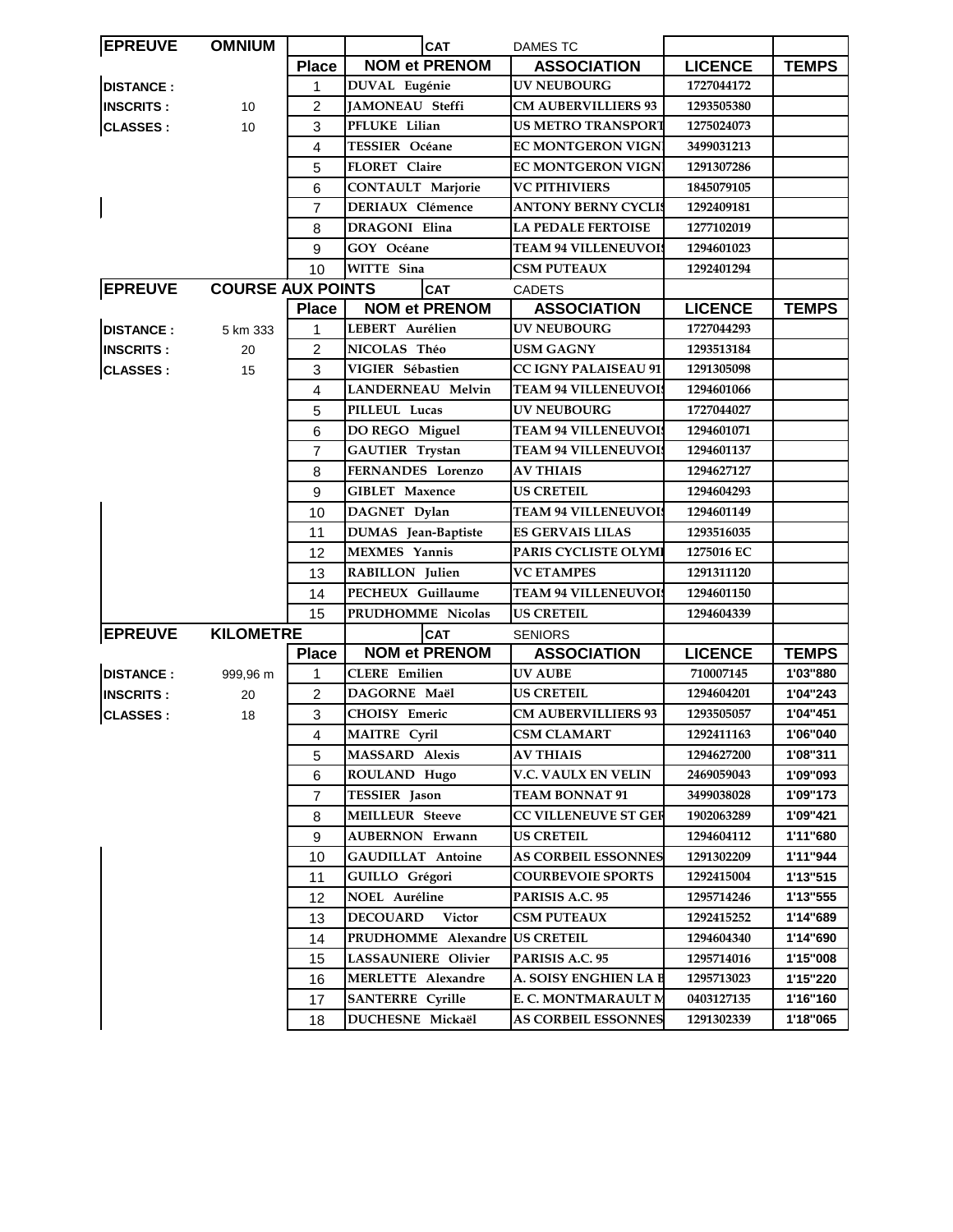| <b>EPREUVE</b>   | <b>COURSE AUX POINTS</b> |                | <b>CAT</b>                 |                                | <b>SENIORS</b>              |                |              |
|------------------|--------------------------|----------------|----------------------------|--------------------------------|-----------------------------|----------------|--------------|
|                  |                          | <b>Place</b>   |                            | <b>NOM et PRENOM</b>           | <b>ASSOCIATION</b>          | <b>LICENCE</b> | <b>TEMPS</b> |
| <b>DISTANCE:</b> | 6 km 666                 | 1              | MASSARD Alexis             |                                | <b>AV THIAIS</b>            | 1294627200     |              |
| <b>INSCRITS:</b> | 20                       | 2              | <b>MAITRE Cyril</b>        |                                | <b>CSM CLAMART</b>          | 1292411163     |              |
| <b>CLASSES:</b>  | 18                       | 3              | <b>CLERE</b> Emilien       |                                | UV AUBE                     | 710007145      |              |
|                  |                          | 4              | CHOISY Emeric              |                                | <b>CM AUBERVILLIERS 93</b>  | 1293505057     |              |
|                  |                          | 5              | <b>MEILLEUR Steeve</b>     |                                | <b>CC VILLENEUVE ST GER</b> | 1902063289     |              |
|                  |                          | 6              | DAGORNE Maël               |                                | <b>US CRETEIL</b>           | 1294604201     |              |
|                  |                          | 7              | ROULAND Hugo               |                                | V.C. VAULX EN VELIN         | 2469059043     |              |
|                  |                          | 8              | <b>GAUDILLAT Antoine</b>   |                                | <b>AS CORBEIL ESSONNES</b>  | 1291302209     |              |
|                  |                          | 9              | <b>LASSAUNIERE Olivier</b> |                                | PARISIS A.C. 95             | 1295714016     |              |
|                  |                          | 10             |                            | PRUDHOMME Alexandre US CRETEIL |                             | 1294604340     |              |
|                  |                          | 11             | GUILLO Grégori             |                                | <b>COURBEVOIE SPORTS</b>    | 1292415004     |              |
|                  |                          | 12             | TESSIER Jason              |                                | <b>TEAM BONNAT 91</b>       | 3499038028     |              |
|                  |                          | 13             | <b>MERLETTE Alexandre</b>  |                                | A. SOISY ENGHIEN LA B       | 1295713023     |              |
|                  |                          | 14             | <b>DECOUARD</b>            | <b>Victor</b>                  | <b>CSM PUTEAUX</b>          | 1292415252     |              |
|                  |                          | 15             | <b>AUBERNON Erwann</b>     |                                | <b>US CRETEIL</b>           | 1294604112     |              |
|                  |                          | 16             | <b>NOEL Auréline</b>       |                                | PARISIS A.C. 95             | 1295714246     |              |
|                  |                          | 17             | DUCHESNE Mickaël           |                                | <b>AS CORBEIL ESSONNES</b>  | 1291302339     | Abandon      |
|                  |                          | 18             | <b>SANTERRE</b> Cyrille    |                                | E. C. MONTMARAULT M         | 0403127135     | Abandon      |
| <b>EPREUVE</b>   | <b>POURSUITE</b>         |                |                            | <b>CAT</b>                     | <b>SENIORS</b>              |                |              |
|                  |                          | <b>Place</b>   |                            | <b>NOM et PRENOM</b>           | <b>ASSOCIATION</b>          | <b>LICENCE</b> | <b>TEMPS</b> |
| <b>DISTANCE:</b> | 2 km 999                 | 1              | <b>CLERE</b> Emilien       |                                | <b>UV AUBE</b>              | 710007145      | 3'36"410     |
| <b>INSCRITS:</b> | 8                        | 2              | <b>DAGORNE Maël</b>        |                                | <b>US CRETEIL</b>           | 1294604201     | 3'36"520     |
| <b>CLASSES:</b>  | 8                        | 3              | <b>CHOISY Emeric</b>       |                                | <b>CM AUBERVILLIERS 93</b>  | 1293505057     | 3'40"327     |
|                  |                          | 4              | <b>MAITRE</b> Cyril        |                                | <b>CSM CLAMART</b>          | 1292411163     | 3'42"677     |
|                  |                          | 5              | <b>MEILLEUR Steeve</b>     |                                | <b>CC VILLENEUVE ST GER</b> | 1902063289     | 3'48"710     |
|                  |                          | 6              | <b>GAUDILLAT Antoine</b>   |                                | <b>AS CORBEIL ESSONNES</b>  | 1291302209     | 3'50"571     |
|                  |                          | $\overline{7}$ | <b>MASSARD Alexis</b>      |                                | <b>AV THIAIS</b>            | 1294627200     | 3'52"078     |
|                  |                          | 8              | ROULAND Hugo               |                                | V.C. VAULX EN VELIN         | 2469059043     | 3'54"830     |
| <b>EPREUVE</b>   | <b>OMNIUM</b>            |                |                            | <b>CAT</b>                     | <b>SENIORS</b>              |                |              |
|                  |                          | <b>Place</b>   |                            | <b>NOM et PRENOM</b>           | <b>ASSOCIATION</b>          | <b>LICENCE</b> | <b>TEMPS</b> |
| <b>DISTANCE:</b> |                          | 1              | <b>CLERE</b> Emilien       |                                | <b>UV AUBE</b>              | 710007145      |              |
| <b>INSCRITS:</b> | 20                       | $\overline{2}$ | DAGORNE Maël               |                                | <b>US CRETEIL</b>           | 1294604201     |              |
| CLASSES :        | 16                       | 3              | CHOISY Emeric              |                                | <b>CM AUBERVILLIERS 93</b>  | 1293505057     |              |
|                  |                          | 4              | <b>MAITRE Cyril</b>        |                                | <b>CSM CLAMART</b>          | 1292411163     |              |
|                  |                          | 5              | CHOISY Emeric              |                                | <b>CM AUBERVILLIERS 93</b>  | 1293505057     |              |
|                  |                          | 6              | <b>MEILLEUR Steeve</b>     |                                | <b>CC VILLENEUVE ST GER</b> | 1902063289     |              |
|                  |                          | 7              | ROULAND Hugo               |                                | V.C. VAULX EN VELIN         | 2469059043     |              |
|                  |                          | 8              | GAUDILLAT Antoine          |                                | <b>AS CORBEIL ESSONNES</b>  | 1291302209     |              |
|                  |                          | 9              | TESSIER Jason              |                                | <b>TEAM BONNAT 91</b>       | 3499038028     |              |
|                  |                          | 10             | GUILLO Grégori             |                                | <b>COURBEVOIE SPORTS</b>    | 1292415004     |              |
|                  |                          | 11             | LASSAUNIERE Olivier        |                                | PARISIS A.C. 95             | 1295714016     |              |
|                  |                          | 12             |                            | PRUDHOMME Alexandre            | <b>US CRETEIL</b>           | 1294604340     |              |
|                  |                          | 13             | <b>AUBERNON Erwann</b>     |                                | <b>US CRETEIL</b>           | 1294604112     |              |
|                  |                          | 14             | NOEL Auréline              |                                | PARISIS A.C. 95             | 1295714246     |              |
|                  |                          | 15             | <b>DECOUARD</b>            | <b>Victor</b>                  | <b>CSM PUTEAUX</b>          | 1292415252     |              |
|                  |                          | 16             | MERLETTE Alexandre         |                                | A. SOISY ENGHIEN LA B       | 1295713023     |              |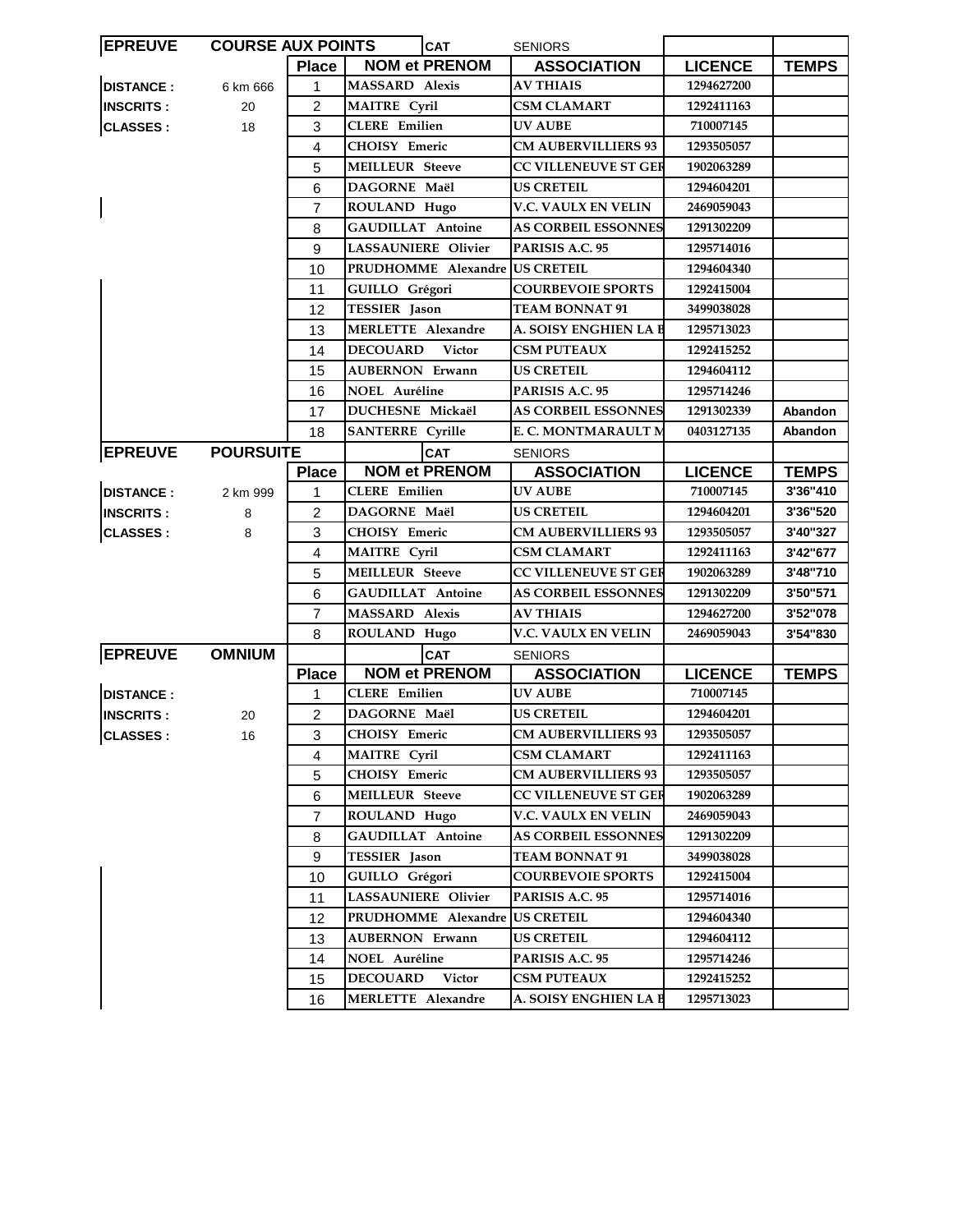| <b>EPREUVE</b>   | <b>KILOMETRE</b>         |                  | <b>CAT</b><br><b>JUNIORS</b> |                             |                |              |
|------------------|--------------------------|------------------|------------------------------|-----------------------------|----------------|--------------|
|                  |                          | <b>Place</b>     | <b>NOM et PRENOM</b>         | <b>ASSOCIATION</b>          | <b>LICENCE</b> | <b>TEMPS</b> |
| <b>DISTANCE:</b> | 999,96 m                 | $\mathbf{1}$     | DO REGO Fabio                | <b>TEAM 94 VILLENEUVOI</b>  | 1294601080     | 1'03"911     |
| <b>INSCRITS:</b> | 21                       | 2                | <b>VALADIER Thomas</b>       | <b>US CRETEIL</b>           | 1294604068     | 1'04"107     |
| <b>CLASSES:</b>  | 16                       | 3                | <b>LEGRAS Nicolas</b>        | P.CHALONNAISE               | 0751021156     | 1'05"127     |
|                  |                          | 4                | DAUPHIN Mathieu              | <b>VC PITHIVIERS</b>        | 1845079137     | 1'08"040     |
|                  |                          | 5                | <b>MAITRE</b> Florian        | <b>CSM CLAMART</b>          | 1292411135     | 1'08"783     |
|                  |                          | 6                | <b>VERRIER Franck</b>        | <b>TEAM 94 VILLENEUVOI!</b> | 1294601021     | 1'09"261     |
|                  |                          | $\overline{7}$   | PARDON Arnaud                | <b>UV NEUBOURG</b>          | 1727044236     | 1'09"270     |
|                  |                          | 8                | LEVAN Jean Baptiste          | <b>US CRETEIL</b>           | 1294604006     | 1'11"280     |
|                  |                          | 9                | GROSS Julien                 | <b>ANTONY BERNY CYCLIS</b>  | 1292409192     | 1'13"019     |
|                  |                          | 10               | <b>BLEIER</b> Baptiste       | <b>AV THIAIS</b>            | 1294627059     | 1'14"002     |
|                  |                          | 11               | BENVENUTO Jean-Paul          | <b>EC VELIZY 78</b>         | 1278216 EC     | 1'14"934     |
|                  |                          | 12               | PIERRU Arnaud                | PARISIS A.C. 95             | 1295714108     | 1'15"850     |
|                  |                          | 13               | PLUMAIN Alexis               | ES GERVAIS LILAS            | 1293516165     | 1'16"518     |
|                  |                          | 14               | ROBERT Frédéric              | <b>TEAM 94 VILLENEUVOIS</b> | 1294601113     | 1'16"700     |
|                  |                          | 15               | <b>CHALEL Yacine</b>         | OLYMPIQUE C.V.O.            | 1295712019     | 1'17"034     |
|                  |                          | 16               | DERLY Alain                  | <b>ES GERVAIS LILAS</b>     | 1293516024     | 1'26"217     |
| <b>EPREUVE</b>   | <b>COURSE AUX POINTS</b> |                  | <b>CAT</b>                   | <b>JUNIORS</b>              |                |              |
|                  |                          | <b>Place</b>     | <b>NOM et PRENOM</b>         | <b>ASSOCIATION</b>          | <b>LICENCE</b> | <b>TEMPS</b> |
| <b>DISTANCE:</b> | 6 km 666                 | 1                | <b>VALADIER Thomas</b>       | <b>US CRETEIL</b>           | 1294604068     |              |
| <b>INSCRITS:</b> | 21                       | $\overline{2}$   | DO REGO Fabio                | <b>TEAM 94 VILLENEUVOIS</b> | 1294601080     |              |
| <b>CLASSES:</b>  | 16                       | 3                | <b>MAITRE</b> Florian        | <b>CSM CLAMART</b>          | 1292411135     |              |
|                  |                          | 4                | DAUPHIN Mathieu              | <b>VC PITHIVIERS</b>        | 1845079137     |              |
|                  |                          | 5                | <b>VERRIER Franck</b>        | <b>TEAM 94 VILLENEUVOIS</b> | 1294601021     |              |
|                  |                          | 6                | PLUMAIN Alexis               | <b>ES GERVAIS LILAS</b>     | 1293516165     |              |
|                  |                          | $\overline{7}$   | GROSS Julien                 | ANTONY BERNY CYCLIS         | 1292409192     |              |
|                  |                          | 8                | <b>LEGRAS Nicolas</b>        | <b>P.CHALONNAISE</b>        | 0751021156     |              |
|                  |                          | 9                | PIERRU Arnaud                | PARISIS A.C. 95             | 1295714108     |              |
|                  |                          | 10               | BENVENUTO Jean-Paul          | <b>EC VELIZY 78</b>         | 1278216 EC     |              |
|                  |                          | 11               | ROBERT Frédéric              | <b>TEAM 94 VILLENEUVOIS</b> | 1294601113     |              |
|                  |                          | 12               | <b>BLEIER</b> Baptiste       | <b>AV THIAIS</b>            | 1294627059     |              |
|                  |                          | 13               | LEVAN Jean Baptiste          | <b>US CRETEIL</b>           | 1294604006     |              |
|                  |                          | 14               | PARDON Arnaud                | <b>UV NEUBOURG</b>          | 1727044236     |              |
|                  |                          | 15 <sub>15</sub> | CHALEL Yacine                | OLYMPIQUE C.V.O.            | 1295712019     |              |
|                  |                          | 16               | DERLY Alain                  | <b>ES GERVAIS LILAS</b>     | 1293516024     |              |
| <b>EPREUVE</b>   | <b>POURSUITE</b>         |                  | <b>CAT</b>                   | <b>JUNIORS</b>              |                |              |
|                  |                          | <b>Place</b>     | <b>NOM et PRENOM</b>         | <b>ASSOCIATION</b>          | <b>LICENCE</b> | <b>TEMPS</b> |
| <b>DISTANCE:</b> | 2 km 999                 | 1                | DO REGO Fabio                | <b>TEAM 94 VILLENEUVOIS</b> | 1294601080     | 3'37"255     |
| <b>INSCRITS:</b> | 8                        | $\overline{c}$   | <b>LEGRAS Nicolas</b>        | <b>P.CHALONNAISE</b>        | 0751021156     | 3'40"750     |
| <b>CLASSES:</b>  | 8                        | 3                | <b>VALADIER Thomas</b>       | <b>US CRETEIL</b>           | 1294604068     | 3'41"236     |
|                  |                          | 4                | <b>MAITRE</b> Florian        | CSM CLAMART                 | 1292411135     | 3'49"471     |
|                  |                          | 5                | DAUPHIN Mathieu              | <b>VC PITHIVIERS</b>        | 1845079137     | 3'52"207     |
|                  |                          | 6                | <b>VERRIER Franck</b>        | <b>TEAM 94 VILLENEUVOI!</b> | 1294601021     | 4'04"020     |
|                  |                          | 7                | GROSS Julien                 | <b>ANTONY BERNY CYCLIS</b>  | 1292409192     | 4'11"003     |
|                  |                          | 8                | PLUMAIN Alexis               | <b>ES GERVAIS LILAS</b>     | 1293516165     | 4'16"640     |